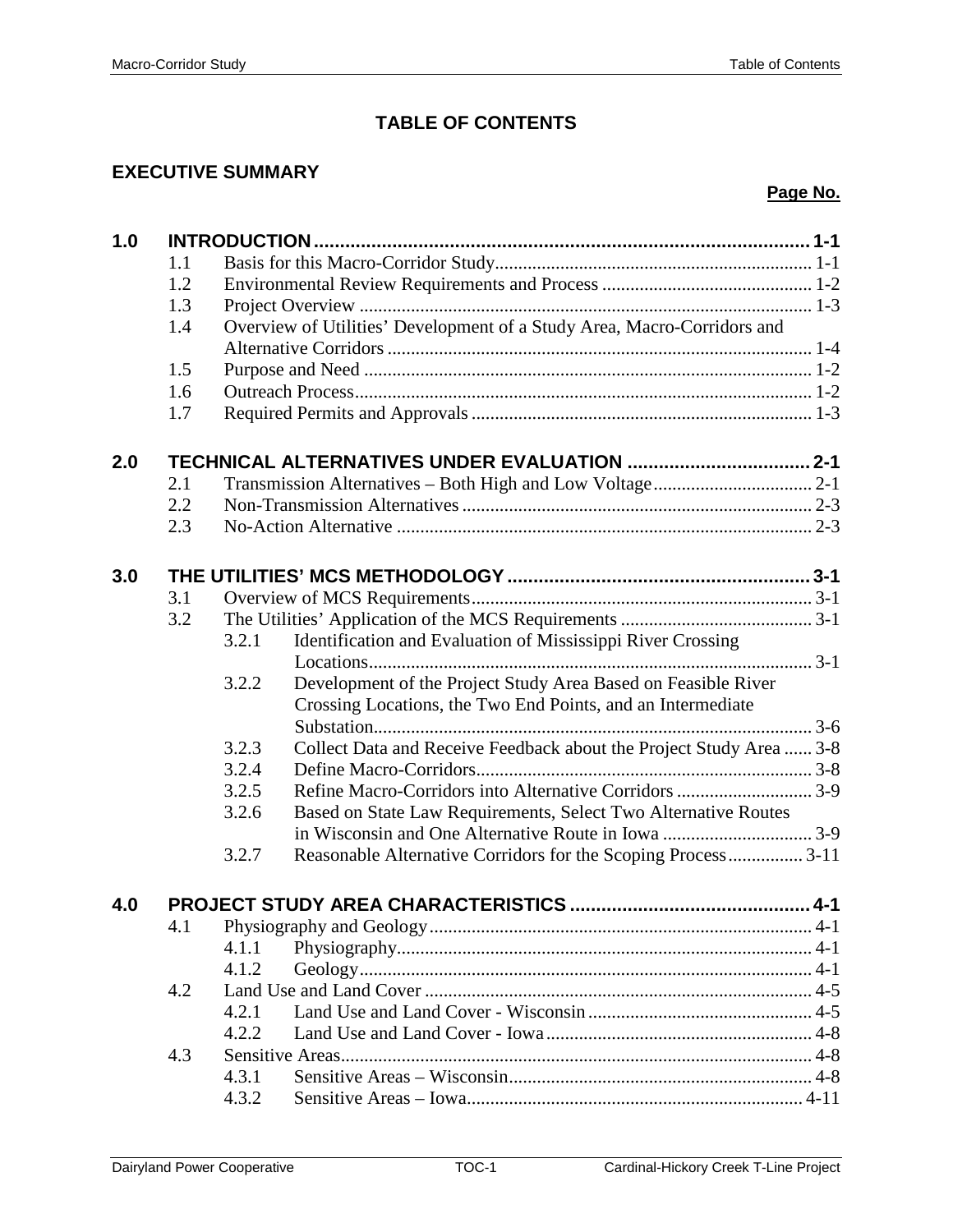|     |      | Upper Mississippi River National Wildlife and Fish Refuge  4-11<br>4.3.3   |  |
|-----|------|----------------------------------------------------------------------------|--|
|     | 4.4  |                                                                            |  |
|     | 4.5  |                                                                            |  |
|     |      | 4.5.1                                                                      |  |
|     |      | 4.5.2                                                                      |  |
|     | 4.6  |                                                                            |  |
|     |      | 4.6.1                                                                      |  |
|     |      | 4.6.2                                                                      |  |
|     | 4.7  |                                                                            |  |
|     |      | 4.7.1                                                                      |  |
|     |      | 4.7.2                                                                      |  |
|     |      | 4.7.3                                                                      |  |
|     |      | 4.7.4                                                                      |  |
|     | 4.8  | Transportation Corridors and Sites (Major Highways, Rail, Airports)  4-24  |  |
|     |      | 4.8.1                                                                      |  |
|     |      | 4.8.2                                                                      |  |
|     |      | 4.8.3                                                                      |  |
|     | 4.9  |                                                                            |  |
|     | 4.10 |                                                                            |  |
|     | 4.11 |                                                                            |  |
|     | 4.12 |                                                                            |  |
|     | 5.1  |                                                                            |  |
|     |      | 5.1.1                                                                      |  |
|     |      | 5.1.2                                                                      |  |
|     | 5.2  |                                                                            |  |
|     | 5.3  |                                                                            |  |
|     |      | 5.3.1                                                                      |  |
|     |      | 5.3.2                                                                      |  |
|     |      | 5.3.3                                                                      |  |
|     |      | 5.3.4                                                                      |  |
|     |      | 5.3.5                                                                      |  |
|     | 5.4  |                                                                            |  |
|     |      | 5.4.1                                                                      |  |
|     |      | 5.4.2                                                                      |  |
| 6.0 |      |                                                                            |  |
|     | 6.1  |                                                                            |  |
|     | 6.2  |                                                                            |  |
|     |      | 6.2.1                                                                      |  |
|     |      | 6.2.2                                                                      |  |
|     |      | 6.2.3<br>Mississippi River-to-Hickory Creek Siting Area - Iowa  6-5        |  |
|     |      |                                                                            |  |
|     | 6.3  | Opportunity and Constraint Review of Potential Macro-Corridor Segments 6-7 |  |

6.4 Macro-Corridor Analysis by Siting Area............................................................. 6-7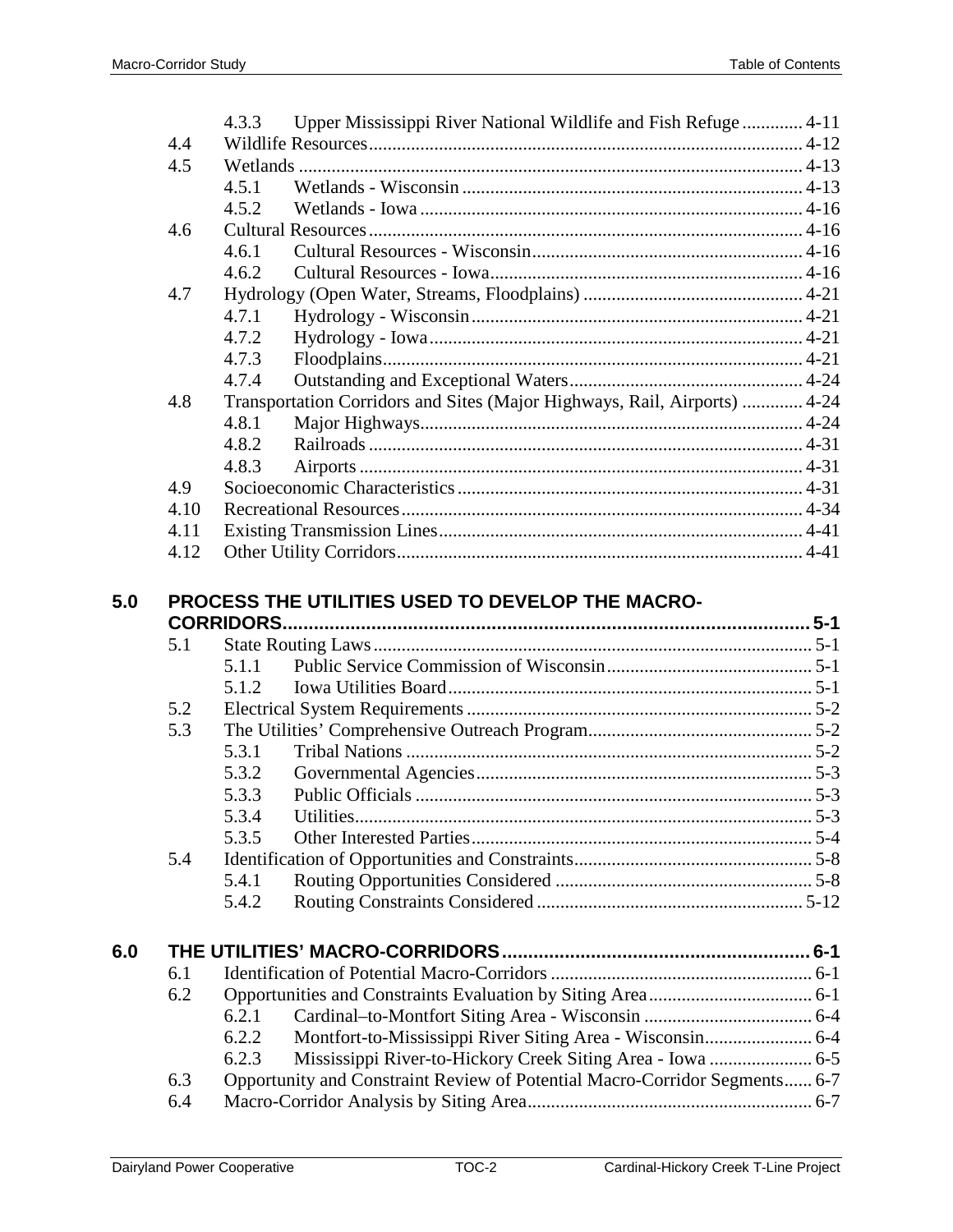|     |     | 6.4.1 |                                                                                         |  |
|-----|-----|-------|-----------------------------------------------------------------------------------------|--|
|     |     | 6.4.2 | Montfort-to-Mississippi River Siting Area - Wisconsin  6-0                              |  |
|     |     | 6.4.3 | Mississippi River to Hickory Creek Substation Section - Iowa  6-2                       |  |
|     |     |       |                                                                                         |  |
| 7.0 |     |       |                                                                                         |  |
|     | 7.1 |       | Alternative Corridors in Cardinal Substation-to-Montfort Siting Area 7-1                |  |
|     |     | 7.1.1 | Macro-Corridors Narrowed or Eliminated from Consideration  7-1                          |  |
|     |     | 7.1.2 |                                                                                         |  |
|     | 7.2 |       | Alternative Corridors in the Montfort-to-Mississippi River Siting Area 7-6              |  |
|     |     | 7.2.1 | Macro-Corridors Narrowed or Eliminated from Consideration  7-6                          |  |
|     |     | 7.2.2 |                                                                                         |  |
|     | 7.3 |       |                                                                                         |  |
| 8.0 |     |       |                                                                                         |  |
|     |     |       |                                                                                         |  |
|     |     |       | <b>APPENDIX A - DESCRIPTION OF TRANSMISSION LINE STRUCTURE</b>                          |  |
|     |     |       | <b>APPENDIX B - LIST OF DATA SOURCES</b>                                                |  |
|     |     |       | <b>APPENDIX C - LIST OF FIELD RECONNAISSANCE</b>                                        |  |
|     |     |       | <b>APPENDIX D - SUMMARY OF PUBLIC OUTREACH</b>                                          |  |
|     |     |       | APPENDIX E - TRIBAL OUTREACH LETTER, MAILING LIST, AND COMMENTS                         |  |
|     |     |       | APPENDIX F - REPORT ON 2016 OPEN HOUSES AND SUMMARY OF PUBLIC                           |  |
|     |     |       | <b>COMMENTS</b>                                                                         |  |
|     |     |       | APPENDIX G - LIST OF IN-PERSON FEDERAL, STATE, AND LOCAL AGENCY                         |  |
|     |     |       | <b>OUTREACH</b>                                                                         |  |
|     |     |       | APPENDIX H - FEDERAL, STATE, AND LOCAL AGENCY CORRESPONDENCE                            |  |
|     |     |       | <b>AND EMAILS</b>                                                                       |  |
|     |     |       | APPENDIX I - LIST OF PUBLIC OFFICIAL OUTREACH                                           |  |
|     |     |       | <b>APPENDIX J - REPORT ON 2014 OPEN HOUSES AND SUMMARY OF PUBLIC</b><br><b>COMMENTS</b> |  |
|     |     |       | APPENDIX K - LIST OF UTILITY AND NON-GOVERNMENTAL ORGANIZATION                          |  |
|     |     |       | <b>OUTREACH</b>                                                                         |  |
|     |     |       | APPENDIX L - SUMMARY OF PUBLIC INFORMATIONAL MATERIALS                                  |  |
|     |     |       | <b>APPENDIX M - USGS 7-1/2' TOPOGRAPHIC QUADRANGLE MAPS FOR THE</b>                     |  |
|     |     |       | ALTERNATIVE CORRIDORS IN THE CARDINAL TO MONTFORT                                       |  |
|     |     |       | <b>SITING AREA</b>                                                                      |  |
|     |     |       | APPENDIX N - USGS 7-1/2' TOPOGRAPHIC QUADRANGLE MAPS FOR THE                            |  |
|     |     |       | ALTERNATIVE CORRIDORS IN THE MONTFORT TO                                                |  |
|     |     |       | <b>MISSISSIPPI RIVER SITING AREA</b>                                                    |  |
|     |     |       | APPENDIX O - USGS 7-1/2' TOPOGRAPHIC QUADRANGLE MAPS FOR THE                            |  |
|     |     |       | ALTERNATIVE CORRIDORS IN THE MISSISSIPPI RIVER TO                                       |  |
|     |     |       | <b>HICKORY CREEK SITING AREA</b>                                                        |  |
|     |     |       | <b>APPENDIX P - LIST OF PREPARERS WITH DISCIPLINES</b>                                  |  |
|     |     |       |                                                                                         |  |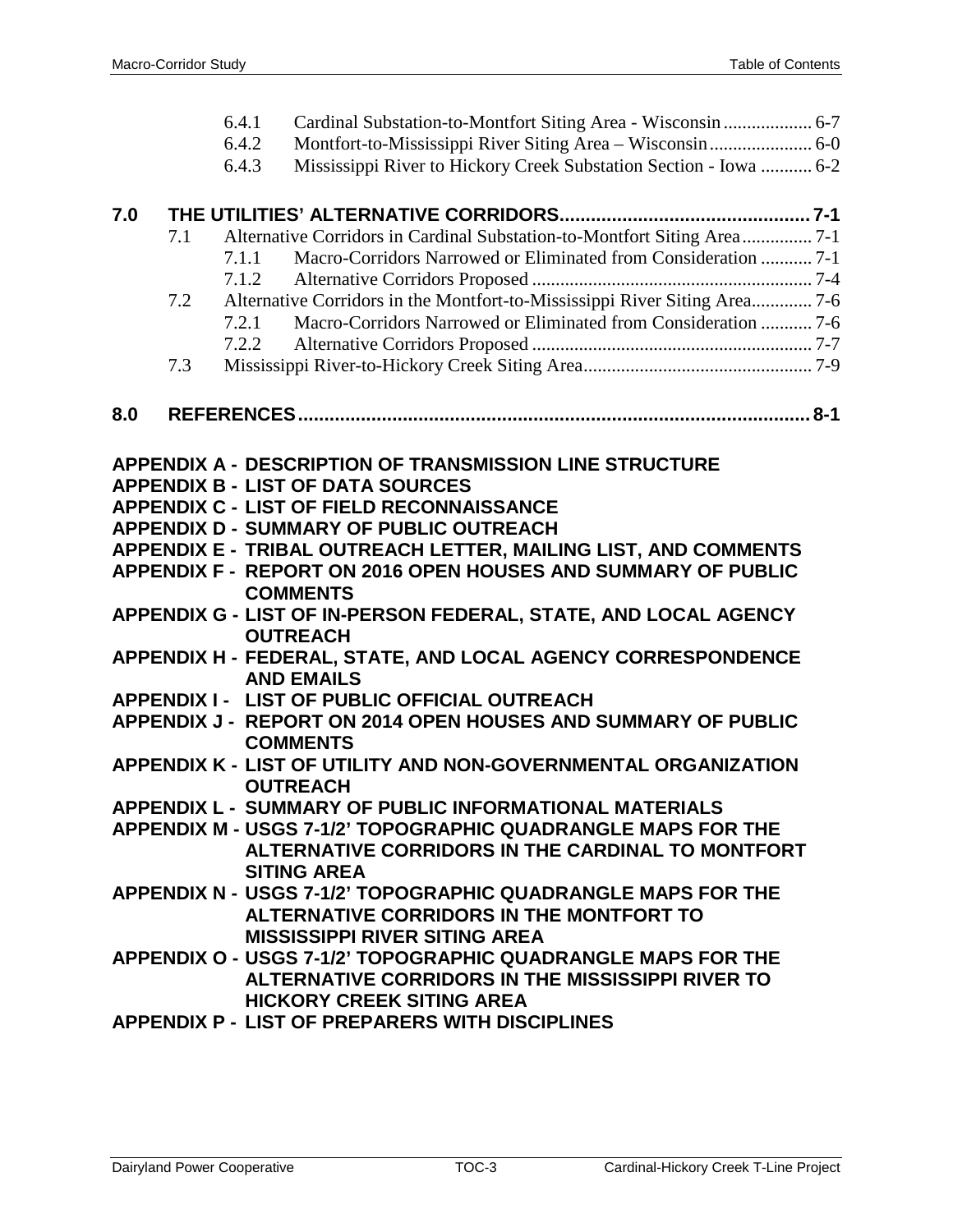# **LIST OF TABLES**

#### **Page No.**

| Table $1-1$ : |                                                                           |  |
|---------------|---------------------------------------------------------------------------|--|
| Table $1-2$ : |                                                                           |  |
| Table $1-3$ : | State of Wisconsin Approvals and Other Compliance Requirements 1-4        |  |
| Table $1-4$ : |                                                                           |  |
| Table $4-1$ : |                                                                           |  |
| Table $4-2$ : |                                                                           |  |
| Table $4-3$ : | Historic Districts and Places by County - Wisconsin and Iowa  4-17        |  |
| Table $4-4$ : |                                                                           |  |
| Table $4-5$ : |                                                                           |  |
| Table $4-6$ : |                                                                           |  |
| Table 4-7:    |                                                                           |  |
| Table 4-8:    |                                                                           |  |
| Table $4-9$ : |                                                                           |  |
| Table $5-1$ : |                                                                           |  |
| Table $6-1$ : | Identification of Potential Macro-Corridors within Siting Areas of the    |  |
|               |                                                                           |  |
| Table 6-2:    |                                                                           |  |
| Table $6-3$ : | Potential Macro-Corridors Removed, Shown as "Inactive" on Figure 3-3 6-10 |  |